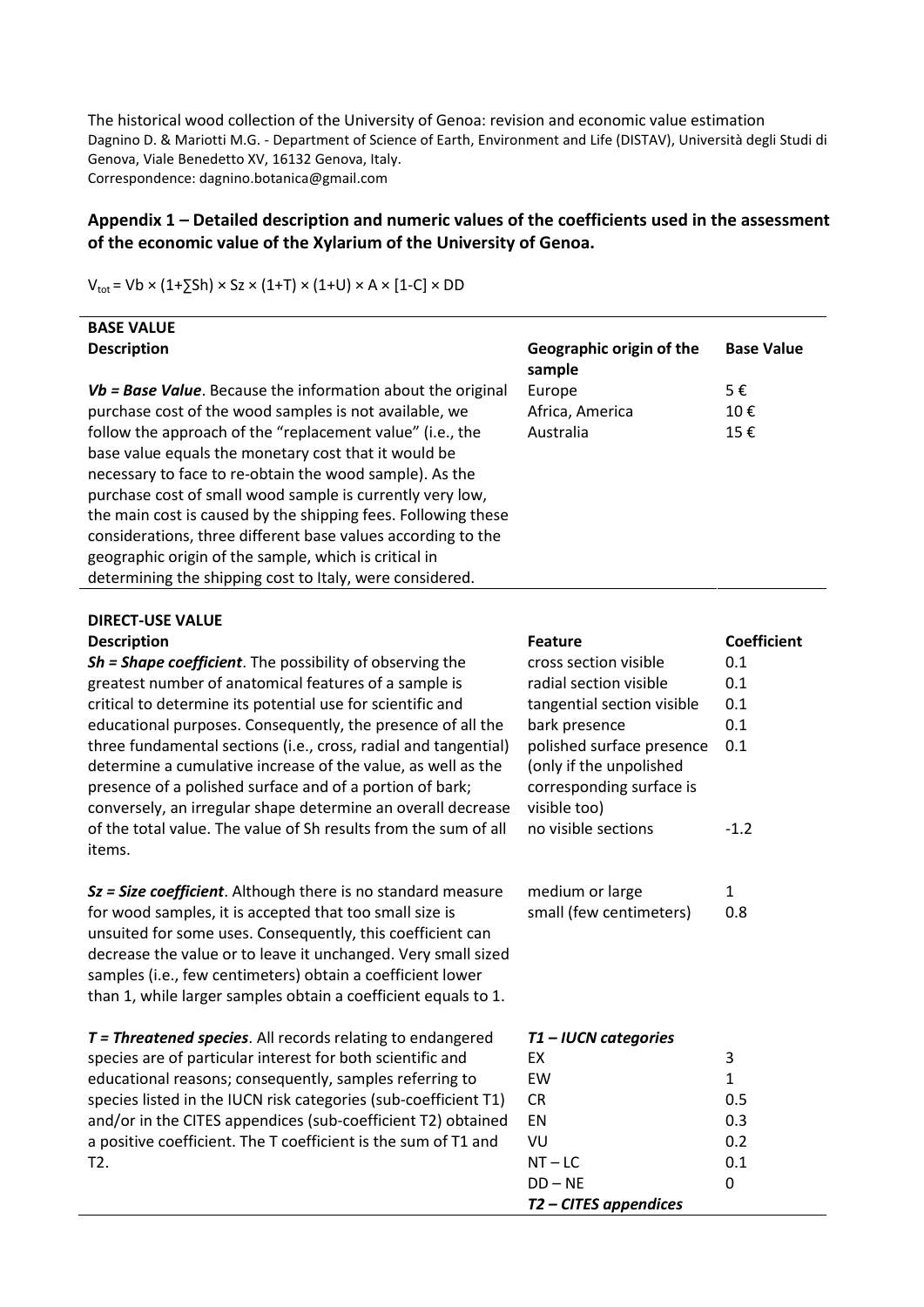| 0.5 |  |
|-----|--|
| 0.3 |  |
| 0.1 |  |
| 0   |  |
|     |  |

| <b>UNICITY VALUE</b>                                                                                                                                               |                                                                  |                    |
|--------------------------------------------------------------------------------------------------------------------------------------------------------------------|------------------------------------------------------------------|--------------------|
| <b>Description</b>                                                                                                                                                 | <b>Feature</b>                                                   | <b>Coefficient</b> |
| $U =$ Unicity coefficient. Positive cumulative values were<br>attributed to those samples that are linked to a particular<br>historical event or famous collector. | Sample linked to the<br><b>Columbian Celebrations</b><br>of 1892 | 0.2                |
|                                                                                                                                                                    | The collector is also the<br>species author*                     | 0.3                |
|                                                                                                                                                                    | The collector is O. Penzig                                       | 0.3                |
|                                                                                                                                                                    | The collector is F. von<br>Mueller                               | 0.1                |
|                                                                                                                                                                    | Presence of original                                             | 0.1                |

## **MIXED VALUE (both direct-use and unicity value) Description**

*A = Age coefficient*. Although some uses of wood samples do not depend on the age of the sample, it is known that the direct-use value of samples in some applications (e.g., dendrochronological studies, reconstruction of past distributions, etc.) is strongly age-dependent. Moreover, the antiquity of a sample can enhance its unicity value (e.g., samples deriving from living botanical collections no longer existing today, samples collected in natural environments now destroyed, etc.). Following these considerations, the age coefficient is greater for older samples and equals 1 in very recent samples (i.e., not affecting the VET); only if the age of the sample is unknown this coefficient is lower than 1, thus resulting in a reduction of the specimen value.

## **NEGATIVE FEATURES**

| <b>Feature</b>             | Coefficient |
|----------------------------|-------------|
| '800 (label reporting year | 1.5         |
| is present)                |             |
| from the end of '800 to    | 1.3         |
| the first decade of '900   |             |
| (label reporting year is   |             |
| not present)               |             |
| from 1910 to 1950          | 1.1         |
| from 1950 to current day   | 1           |
| Unknown age                |             |
|                            |             |

writings on the sample\*\*

| IVLOAIIVL FLAIONLJ                                           |                                |                    |
|--------------------------------------------------------------|--------------------------------|--------------------|
| <b>Description</b>                                           | <b>Feature</b>                 | <b>Coefficient</b> |
| C = Conservation status. A poor conservation status can      | C1 - Sample damage             |                    |
| affect both the potentiality of direct-use of a given sample | caused by xylophagous          |                    |
| and its unicity value. This may happen through the           | <i>insects</i>                 |                    |
| irreversible degradation or destruction of samples (that     | Null                           | 0                  |
| prevents the potential use for both scientific and           | Low                            | 0.1                |
| educational purposes - sub-coefficient C1) or labels (that   | Moderate                       | 0.2                |
| introduces uncertainty in the determination of the           | <b>High</b>                    | 0.3                |
| geographical and historical origin of the sample - sub-      | C <sub>2</sub> – Labels damage |                    |
| coefficient C2). The C coefficient is the sum of C1 and C2.  | Null                           | 0                  |
|                                                              | Low (writings are still        | 0.1                |
|                                                              | totally legible)               |                    |
|                                                              | Moderate (writings are         | 0.3                |
|                                                              | partially illegible)           |                    |
|                                                              | High (absent or                | 0.4                |
|                                                              | fragmented labels, with        |                    |
|                                                              | illegible writings)            |                    |
|                                                              |                                |                    |